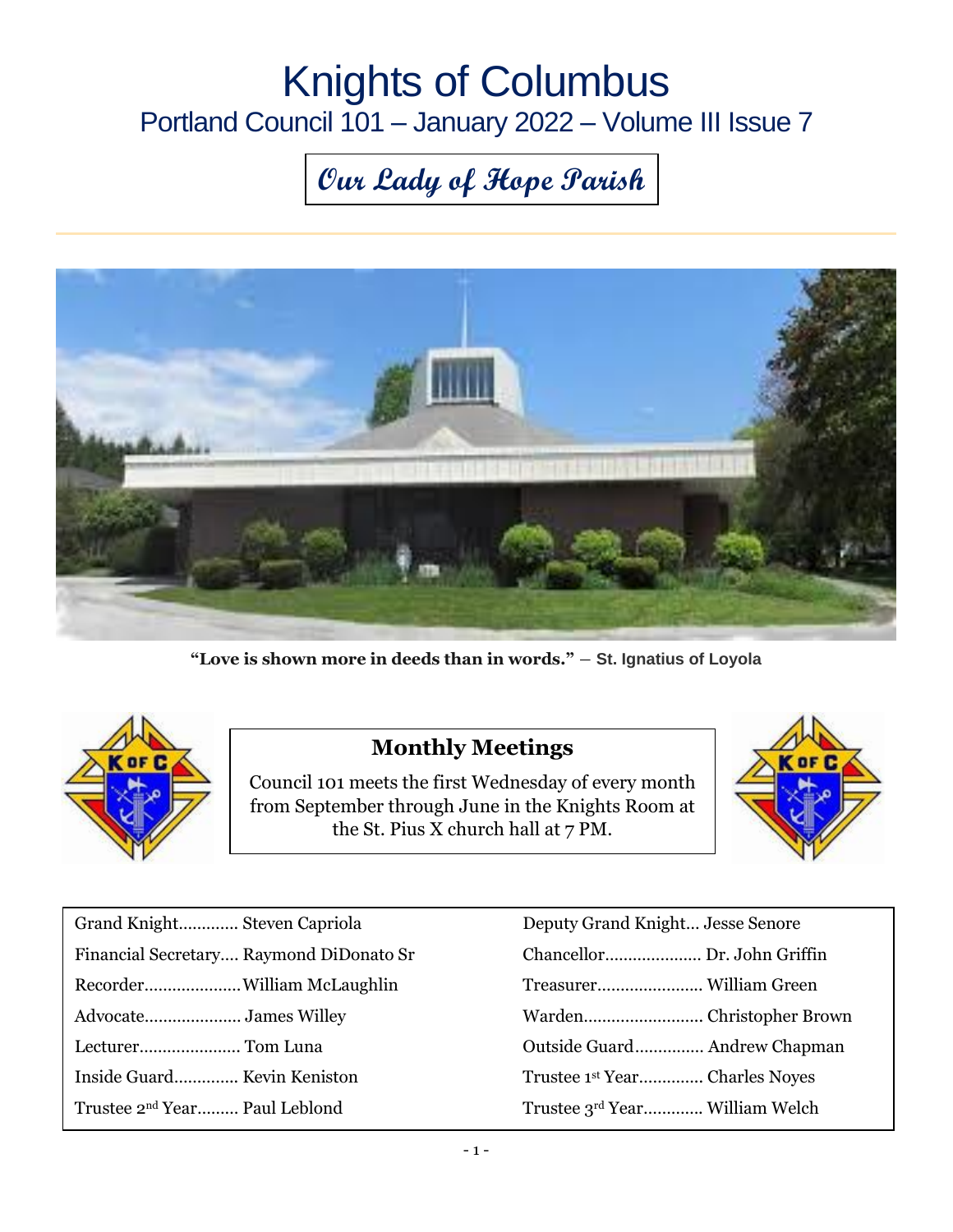#### **In This Issue:**

- News from the Grand Knight
- Membership dues
- Council bottle fund
- Tootsie Roll drive
- Maine State Council cash calendars
- Our Lady of Hope parish takeout dinner
- Council \$100 raffle
- St. Pat's dinner
- ABBA Baby Bottle drive
- Nun's Night
- Please pray for
- Quotes
- January birthdays and anniversaries
- Happy New Year

#### **From the Grand Knights Desk…**

Our next monthly meetings are on Wednesday, February 2<sup>nd</sup> in the Knights room downstairs at the St. Pius church hall. The officers meeting begins at 6 PM and the full council meeting starts at 7 PM. Hope to see you there!

Our field agent is Chris Weiss. He can be reached at 207-691-1981 or [Chris.weiss@kofc.org](mailto:Chris.weiss@kofc.org)

**Remember to fill out Surge Reports** for any activities that you have been involved in, both within and beyond our parish. We need to have all council member activities for the year 2021 in by the end of this month so we can use that information to fill out the Annual Survey which is due January 31<sup>st</sup>. The form can be found at **[https://maineknights.net/surge-form/.](https://maineknights.net/surge-form/)** Contact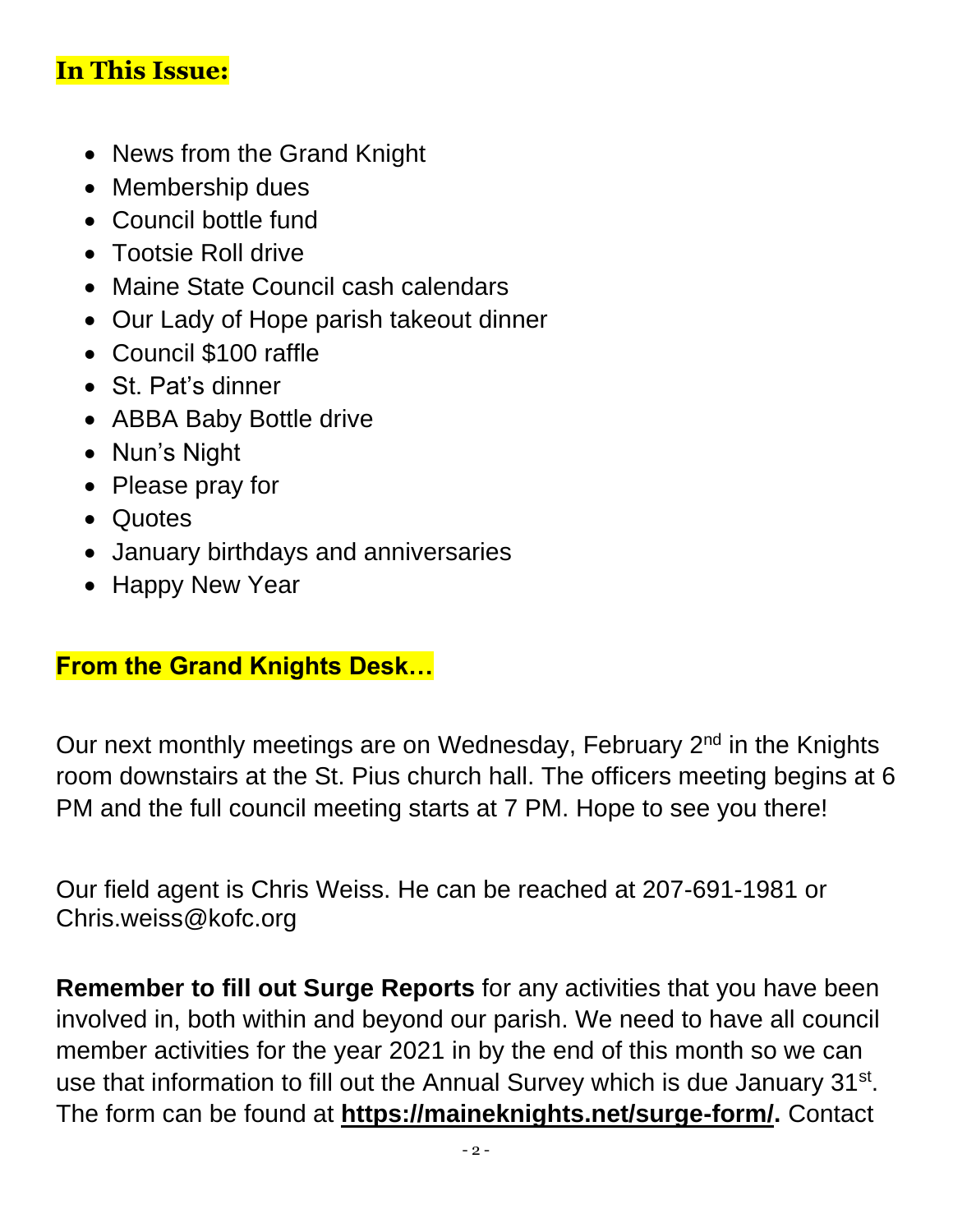Steve Capriola if you need help filling out the form or if you would like us to fill it out for you.

Due to the pandemic the Portland Sea Dogs will not be having their annual Sea Dogs Ticket Voucher fundraiser in 2022. This typically raised at least a few hundred dollars for our council prior to the pandemic. Let's hope that we can do this fundraising activity the following year.

Our council is donating \$2,000 to the **St. Brigid's scholarship fund** to help needy families with tuition.

We would like to have our **annual spaghetti dinner** for members and their families this year as we had skipped it last year due to the pandemic. We are thinking of having the dinner at the church hall in April. We are open to any ideas on when and where to have it and what kind of meal we should have. Let us know what you think!

Our council has a **Facebook** page. If you have anything you would like to share, please contact Peter Rickett at **[pmrickett@gmail.com](mailto:pmrickett@gmail.com)**. The link to our Facebook page is: **https://www.facebook.com/KOC101.**

Do you have any news or photos you would like to share with other council members through this newsletter? If so, send it via e-mail to Steve Capriola. If you don't have e-mail, give me a call. Contact information is below.

**Our council meetings are held in the Knights room downstairs in the St. Pius church hall. We ask that you wear a mask at our meetings to help prevent the spread of the virus.**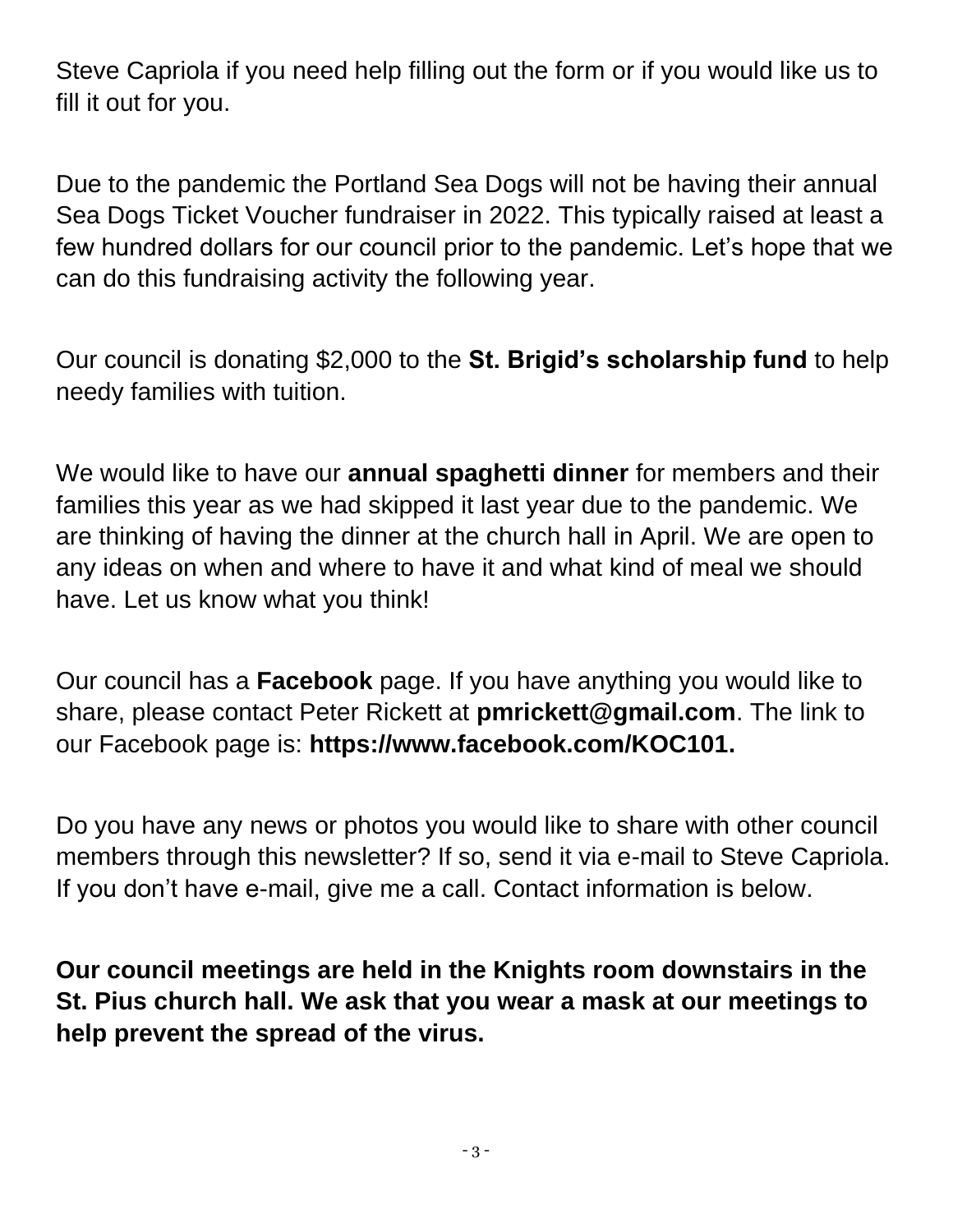If you or anyone you know is in need of help during the current healthcare crisis, please don't hesitate to reach out to us! You can contact Steve Capriola at 207-233-3565 or via e-mail at: **[sjcapri@maine.rr.com](mailto:sjcapri@maine.rr.com)**

Hoping you and your family continue to stay safe and healthy as we continue to deal with the pandemic!

Steve Capriola – Grand Knight Council 101

#### **Membership dues:**

With the New Year upon us, please don't forget to pay your membership dues. Notices have been sent out. Please send your payment to Ray DiDonato at 29 Edwards St., Portland 04102. If you are undergoing a financial or medical hardship, please contact Ray as you may have your dues waived. You can contact him at 207-831-3494 or email at **[raydidonatosr.1@gmail.com](mailto:raydidonatosr.1@gmail.com)**

#### **Council bottle fund:**

Please drop off bottles and cans at John Brown's house at 87 Whitney Ave., Portland (leave them behind the back porch) or give them to Chris Brown at any of our council meetings. We have very limited fundraising activities during the pandemic, so any funds that we can raise are especially important to the council. God bless and thank you to all those who have donated bottles and cans to help raise funds for our council!

#### **Tootsie Roll drive:**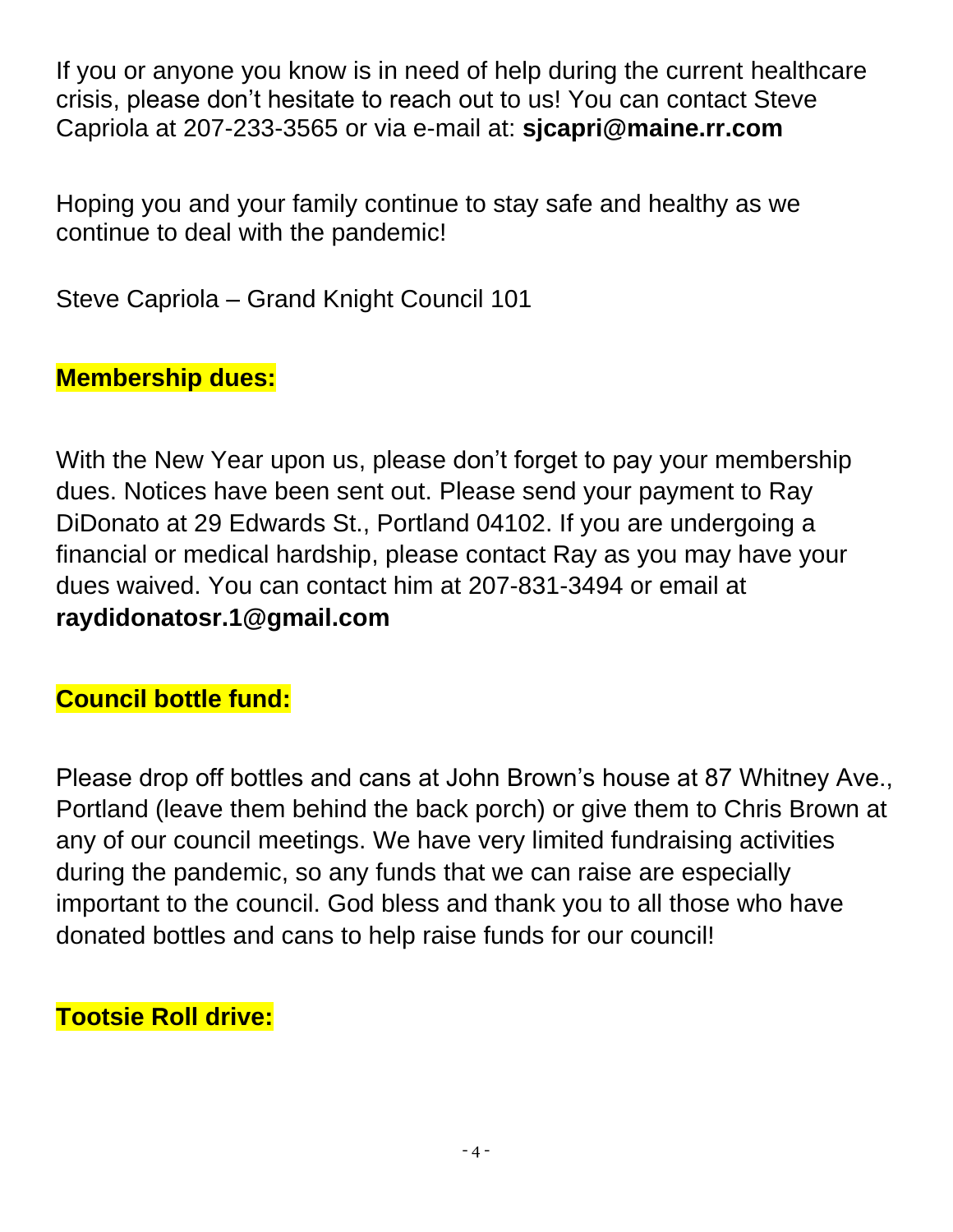Our annual Tootsie Roll drive raised \$350. Twenty percent of that (\$70.00) is retained by the state council for donations to statewide charities. The remaining \$280 was donated to a charity of our council's choice. This year we donated the money to the Maine Special Olympics through the Lobster Dip Team. Again, thanks to our brother Knights who worked one hour shifts at two Evergreen Credit Union locations to raise this money and a special thanks to Evergreen Credit Union and Paul Leblond for allowing us to use their facilities.

### **Maine State Council cash calendars:**

Our stubs and payment for the State's cash calendar have been "lost" in the mail. Replacement stubs with the twenty numbers that correspond to our tickets have been entered in all drawings. However, if a number for our council is drawn, we will need to know who that belongs to. **Please let us know if you purchased a cash calendar and what the 4-digit number is** (found on the bottom right-hand corner of your calendar stub) so that a check can be sent to you if you win a drawing.

#### **Our Lady of Hope parish takeout dinner:**

The Knights of Columbus will have a turkey takeout dinner on Saturday, February 12<sup>th</sup>. The meal will be turkey, mash potatoes, cranberry sauce, squash, stuffing, gravy and a vegetable. This will be a fundraiser for Our Lady of Hope Parish Knights of Columbus councils. In the past year the two councils have funded all the takeout dinners with money going directly to the parish. This dinner will enable us to continue funding future parish events and dinners. The cost is \$15 cash or check (payable to "Knights of Columbus"). Cash or Checks can be deposited in an envelope, dropped in the church basket or mailed to the parish office. We are unable to use WeShare for this event. In order to have an accurate count all money must be received by **Monday, February 7th**. Thank you for supporting the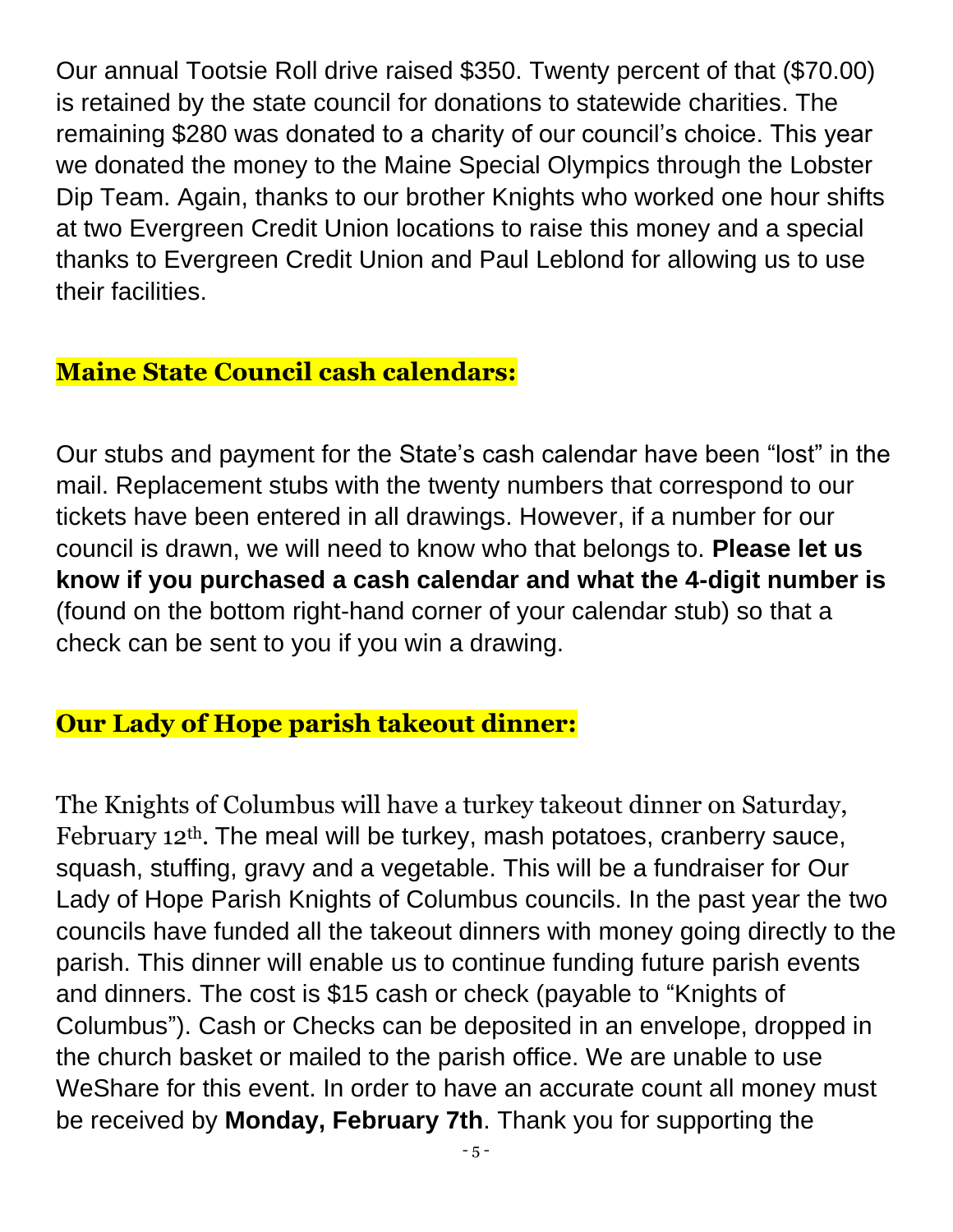Knights of Columbus and Our Lady of Hope Parish. Please call Paul LeBlond at 207-253-9856 or Andy Litcher at 207-653-5356 for reservations, but please ensure the payment is in process (mail or put in the church basket). Details are also in the church bulletin.

#### **Council \$100 raffle:**

We have resumed the \$100 charity raffle for this year after taking last year off due to the pandemic. If you'd like tickets to either purchase or sell, please call Bill Green at 807-6756. They will also be available at our February 2nd meeting. Cash prizes are \$5,000, \$1500 and \$1000! We must sell a minimum of 75 tickets just to break even. Any additional sales will provide money to be donated to local charities.

#### **St. Pat's Dinner:**

Our annual **St. Patrick's dinner** is scheduled for Saturday, March 19th. We have decided to have a takeout dinner since a sit-down dinner would not be feasible at this time due to the ongoing pandemic. Details will be forthcoming.

#### **ABBA Baby Bottle drive:**

The annual Baby Bottle Drive to raise money for ABBA will continue through the month of January. We have baby bottles available at the back of St. Pius X and St. Joseph churches for parishioners to sign out and take one home. They are asked to return them to the church by the end of January with whatever donations they have been able to save in the bottle. ABBA is a medical certified women's pregnancy resource center in the state of Maine offering pregnancy testing, limited obstetrical ultrasounds, STD testing and treatment, consultations, and women's health education completely free and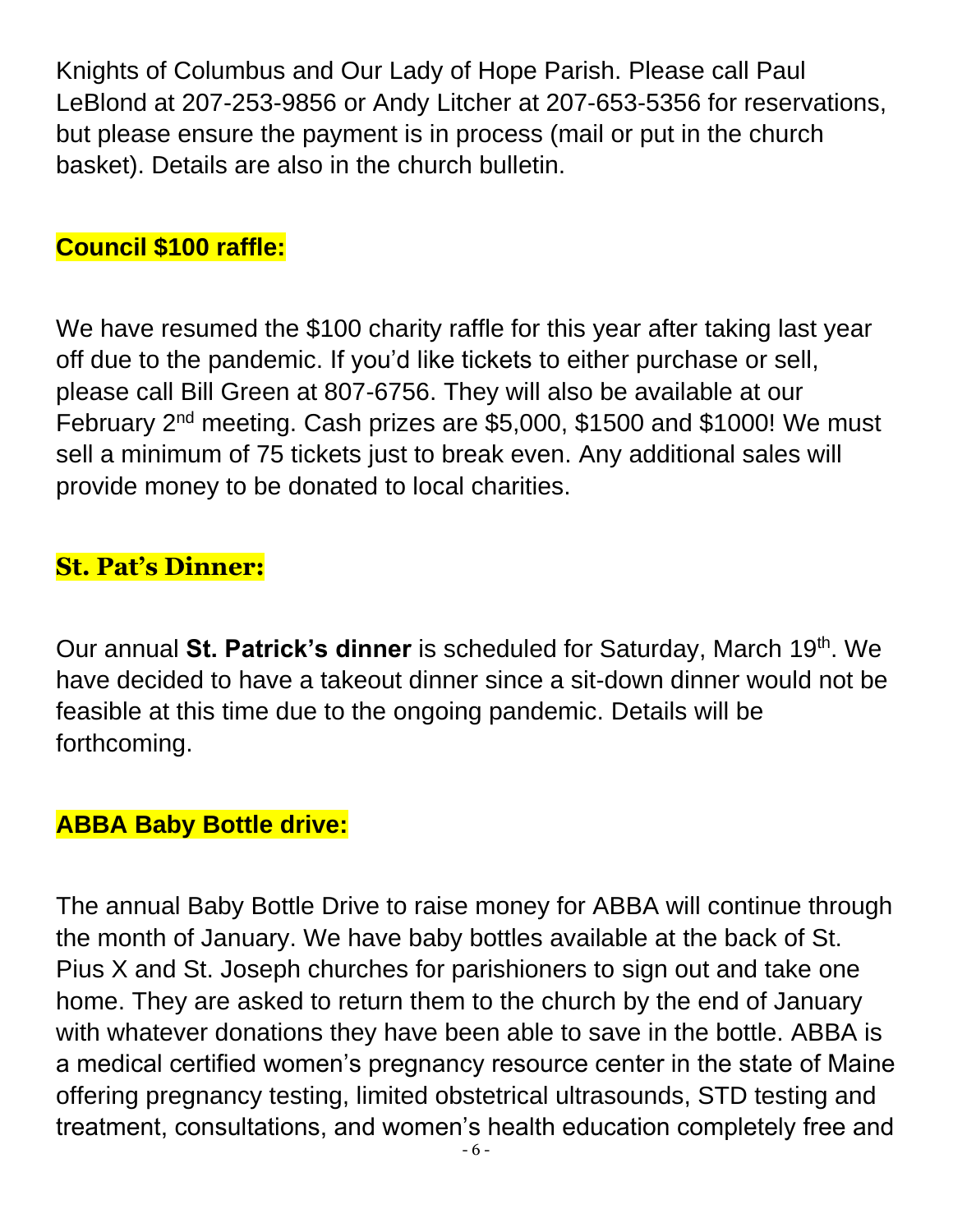confidential. Details are also in the church bulletin. For more information check out ABBA's website at: **https://abbapregnancychoice.org/**

If you have any questions about this fundraiser, please contact Steve Capriola at 207-233-3565 or e-mail at **[sjcapri@maine.rr.com](mailto:sjcapri@maine.rr.com)**

#### **Nun's Night:**

We have received many thank you cards from nuns across southern Maine in appreciation of the gift bags we gave them for Christmas. Following are the responses we have received thus far.

#### *Dear Knights,*

*Thank you for all the treasures you sent me for Christmas. I am most Grateful!*

*Sr. Kathleen Thornton*

*Dear Knights of Columbus at Our Lady of Hope Parish,*

*Thank you so much for your thoughtful and generous gifts. You are so good to remember the sisters every year. God continue to bless you, your loved ones and your ministry.*

*In Christs' love, Sister Patricia Williams*

*Dear Knights,*

*Thank you for the lovely selection of Christmas gifts. We all miss the dinner party and "corny" jokes! Maybe some day... God bless each of you.*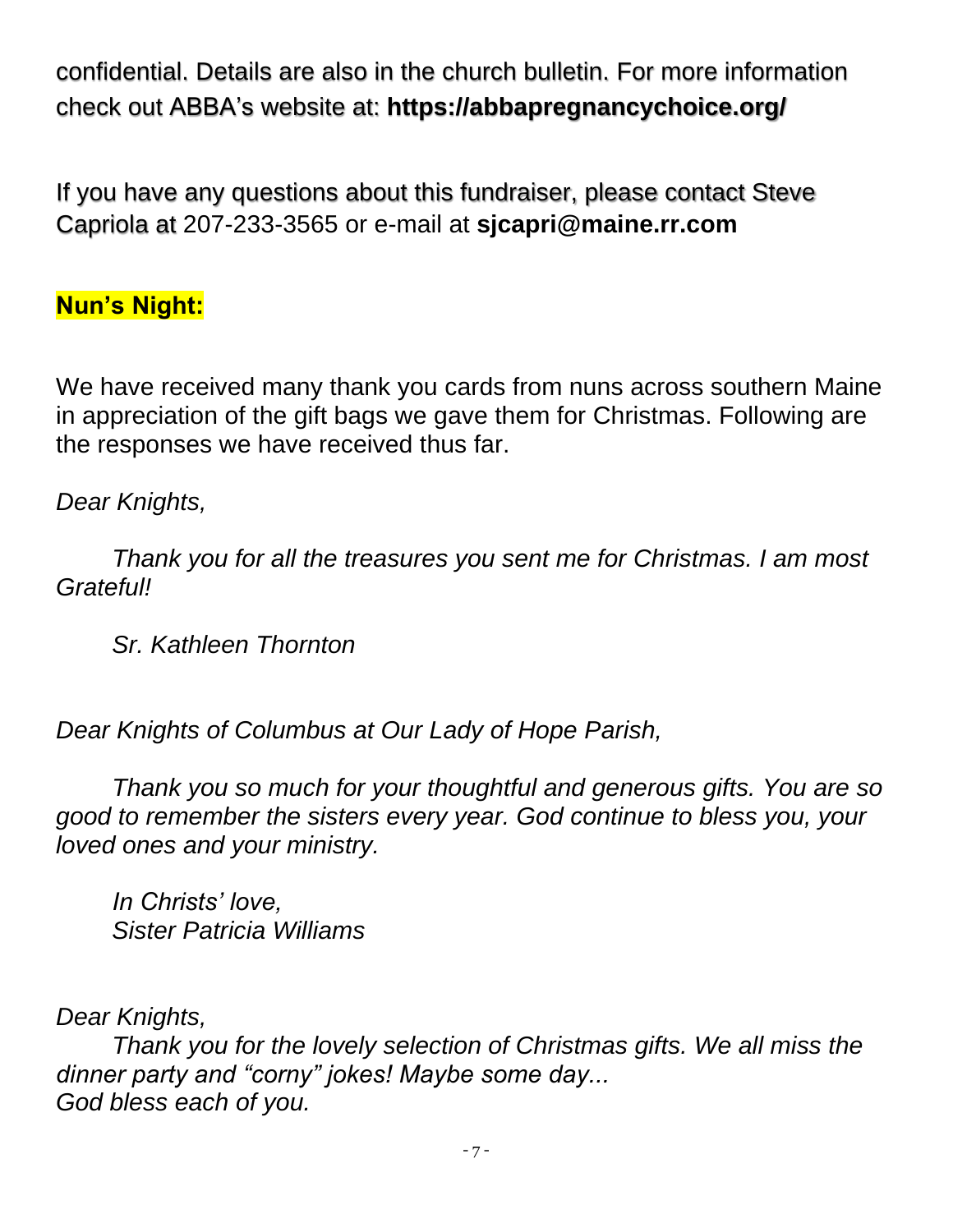*Blessed Christmas, Sister Mary Miller, RSM*

*Dear Knights and Santa's Helpers,*

*May you and yours be blessed in 2022 with good health. We are very grateful to all of you for your kind remembrance of such useful gifts. As always, we appreciate your kindness. Thank you so much! We will remember you in prayers.*

*God bless, Sisters of Mercy*

*Dear Steve and Knights,*

*Thank you for a most generous and unique assortment of gifts – practical, delicious, unique and spendable. I appreciate the kindness of you - and thoughtfulness.*

*Blessings to one and all, Sr. Mary Quinn*

*Dear Knights,*

*Thank you so much for your fidelity in honoring "us nuns." Maybe some day we can celebrate together again.*

*In Mercy, Sr. Ruth Conlogue*

*To all who put the Christmas bag together,*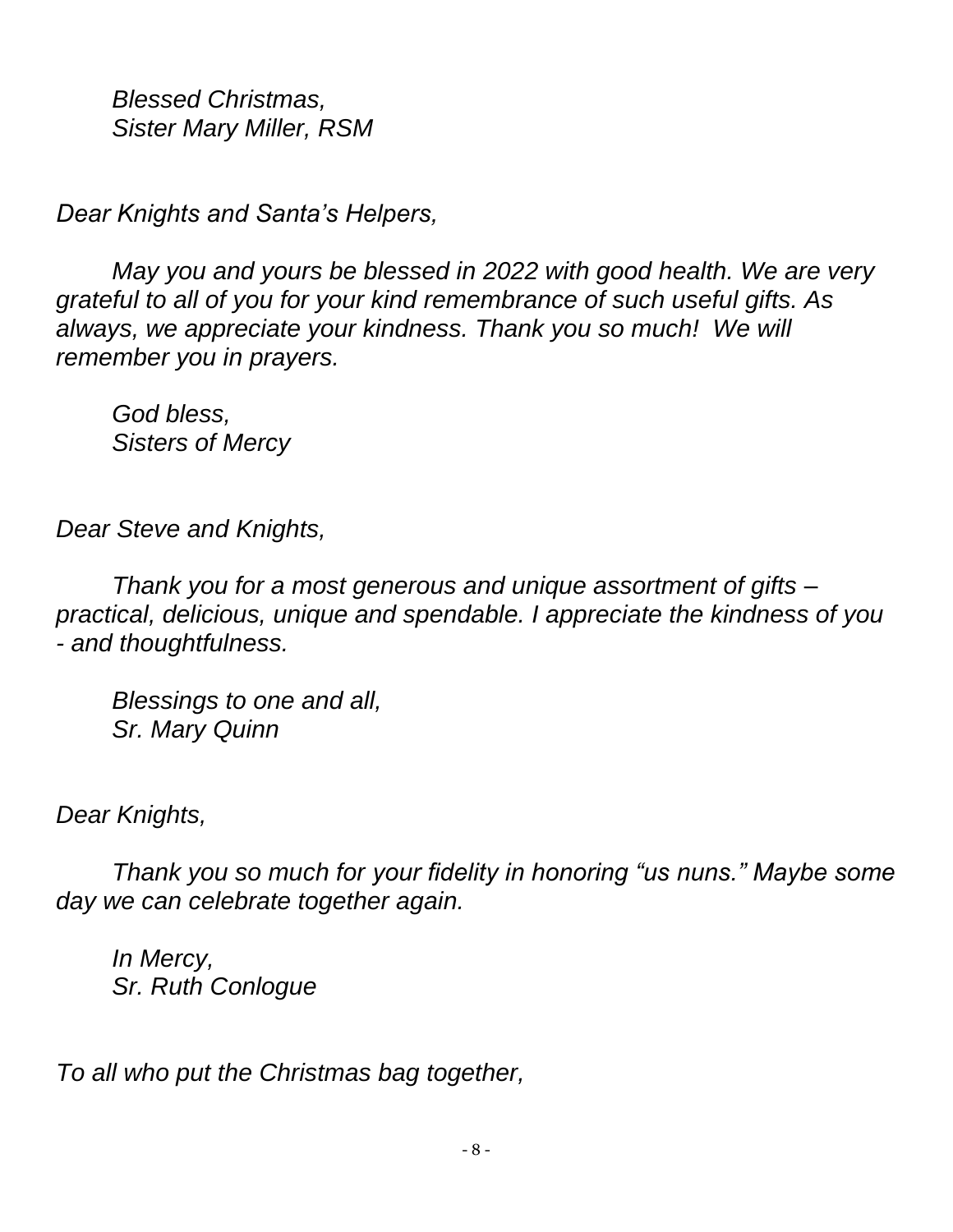*Many thanks for all the useful gifts. It was most kind & thoughtful of you. Hopefully 2022 will be a more peaceful year for all & we can celebrate again at St. Pius.* 

*Thanks again for all you do, Sister Ruth*

*Your array of Christmas gifts arrived today, with the greeting card and \$5.00 tucked inside. You are most generous and thank you for thinking of me.*

*Prayerfully, Sister Edward Mary*

*Dear Knights of Columbus,*

*If I were to look up the word Faithful in the dictionary – its meaning would list K of C!*

*Thank you all and Merry Christmas, Sr. Dale*

*You are so faithful even in these Covid days. Thank you for products to keep me safe.*

*Sister Pat Mooney, RSM*

*Dear Knights,*

*With this card comes a special thank you for your Christmas gifts of: a card, \$5.00, apple cider, hand soap, sanitizing wipes, and tissues. In gratitude I pray that God will enrich all of you with many blessings.*

*Gratefully, Sister Priscilla Murray*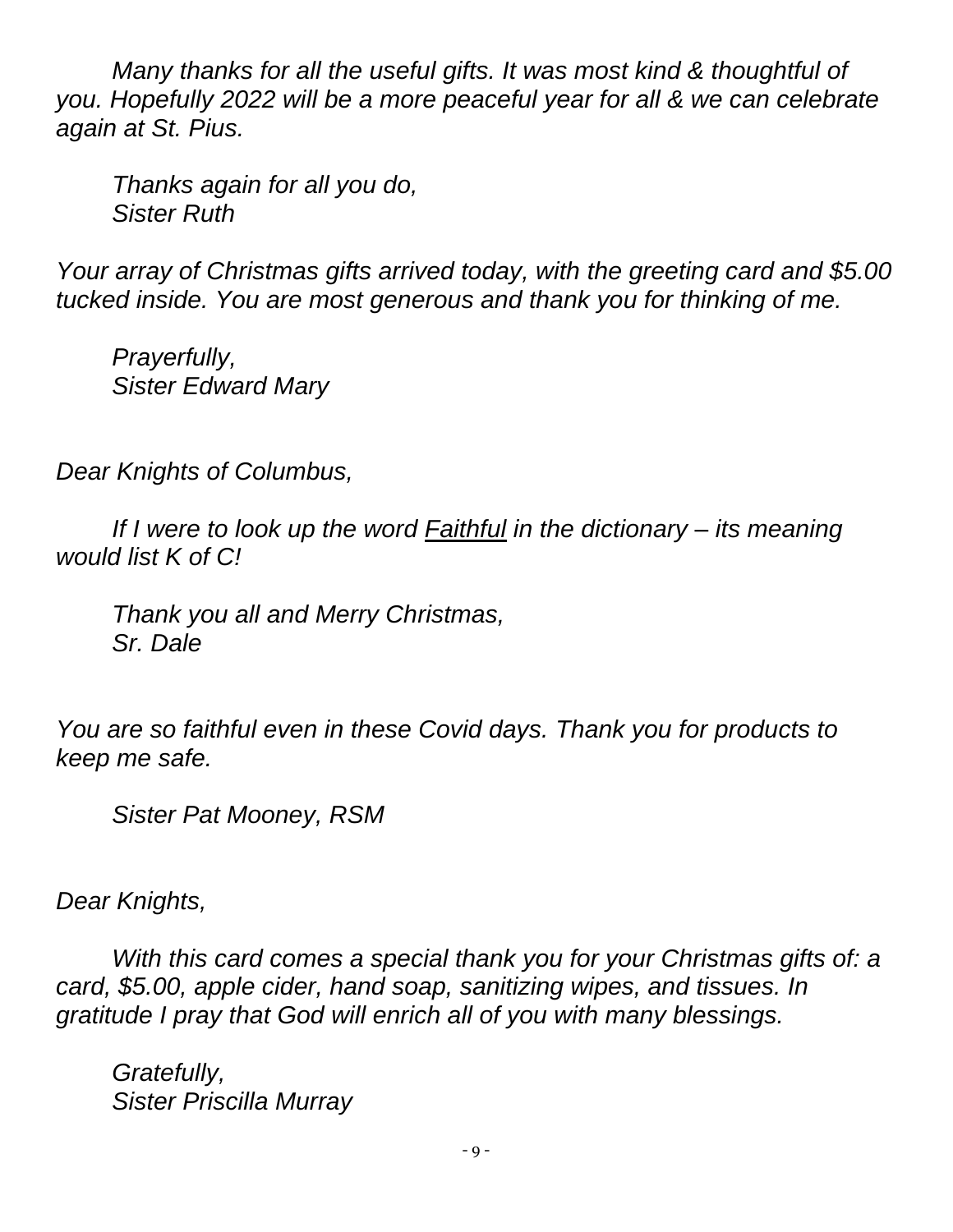*To the Knights of Columbus,*

*Sincere thanks for the lovely gift bags you sent to the many religious of our convent. May life bring you a reflection of the kindness you have shown to us! Thank you so much and may God bless you for your kindness. You may count on our prayers that you enjoy a Blessed Christmas and a happy, healthy New Year.*

*Gratefully yours, The Sisters of St. Joseph Convent*

*Thank you for your kindness. It is greatly appreciated.*

*Sincerely, Sr. Arline*

*Dear Knights,*

*Many thanks for the Christmas decorated big bag of gifts: from soap & tube of toothpaste to nuts & portrait of Lincoln and mm mm mm good Lindt chocolate truffles! Your elves are good shoppers – they are keepers!*

*God bless you and yours. Gratefully, Sister M. Columba @ Sisters of Mercey*

*Dear Knights,*

- *and praying that it be a safer year than this last one of 2021!*

*Thank you for the surprise gift bag – it was very thoughtful of all of you to help light up the darkness leading to Christ's birth. I missed our December gathering and look forward to the future.*

*May God bless each of you and your families!*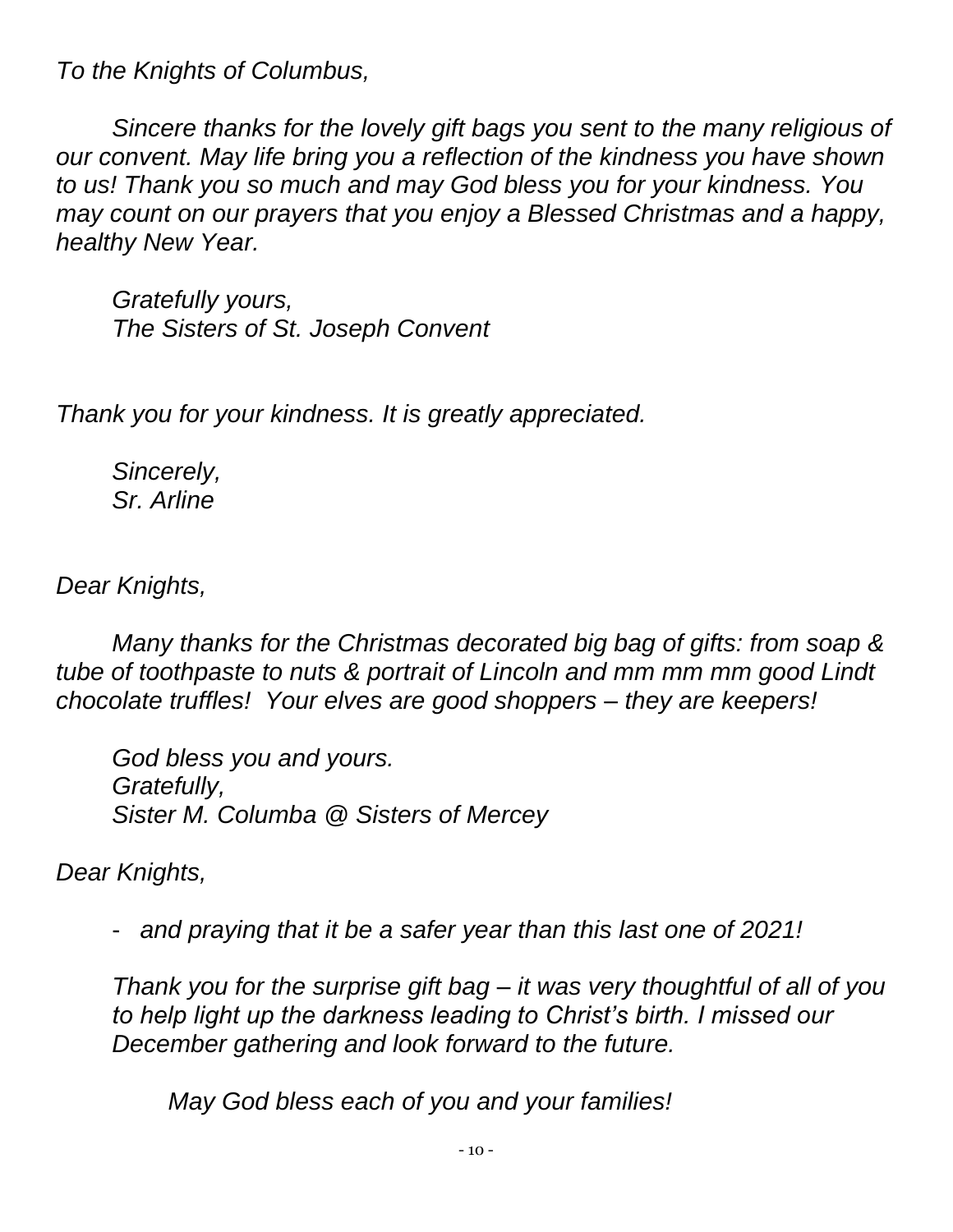*Sr. Patricia Pora*

*Dear K of C,*

*Thank you so much for your very generous gifts at Christmas. A Novena of Masses at Maryknoll, money, chocolates, lip balm, Kleenex, hand wipes, beautiful box of Christmas cards, candy cane, beautiful gift bag and whatever I may not have mentioned. How very generous of you, Blessings for a happy and healthy New Year to you and all your families.*

*Gratefully, Sister Rosemary Harrison*

#### **Quotes:**

*"An optimist stays up until midnight to see the New Year in. A pessimist stays up to make sure the old year leaves."*

Bill Vaughn

*"New Year's Day. A fresh start. A new chapter waiting to be written."*

Sarah Ban Breathnach

*"Let January open with the joy in the Lord, and December close with gladness in Jesus."*

Charles H. Spurgeon

*"Write it on your heart that every day is the best day in the year."* Ralph Waldo Emerson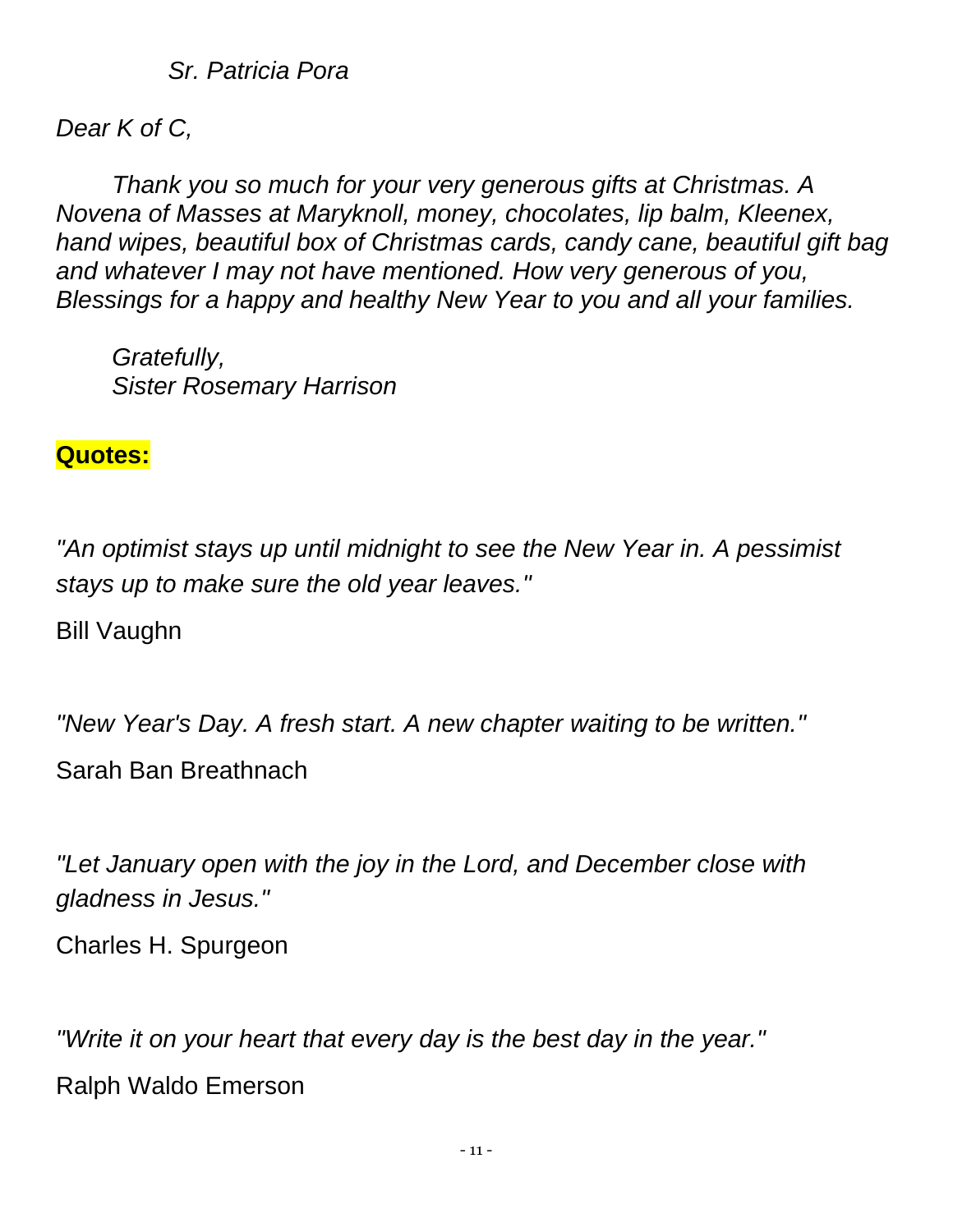*Enter the coming year with renewed hope in the power of God to do through you what you cannot.*

John MacArthur

*"Therefore, if anyone is in Christ, he is a new creation; old things have passed away; behold, all things have become new."*

2 Corinthians 5:17

*"But one thing I do, forgetting those things which are behind and reaching forward to those things which are ahead."*

Philippians 3:13

#### **Please pray for:**

Brother Knight **John Gerrity** who is in a hospital in Texas with Covid and is not doing well. The outlook for John, who is a former member of our council, is not good at all. We thank brother Knight John Brown who has been in touch with John to help keep us informed.

**Mary Lussier**, wife of brother Knight Maurice Lussier, who continues to battle cancer. Her last treatment is this month and the prognosis looks very good at this time.

#### **January birthdays and anniversaries:**